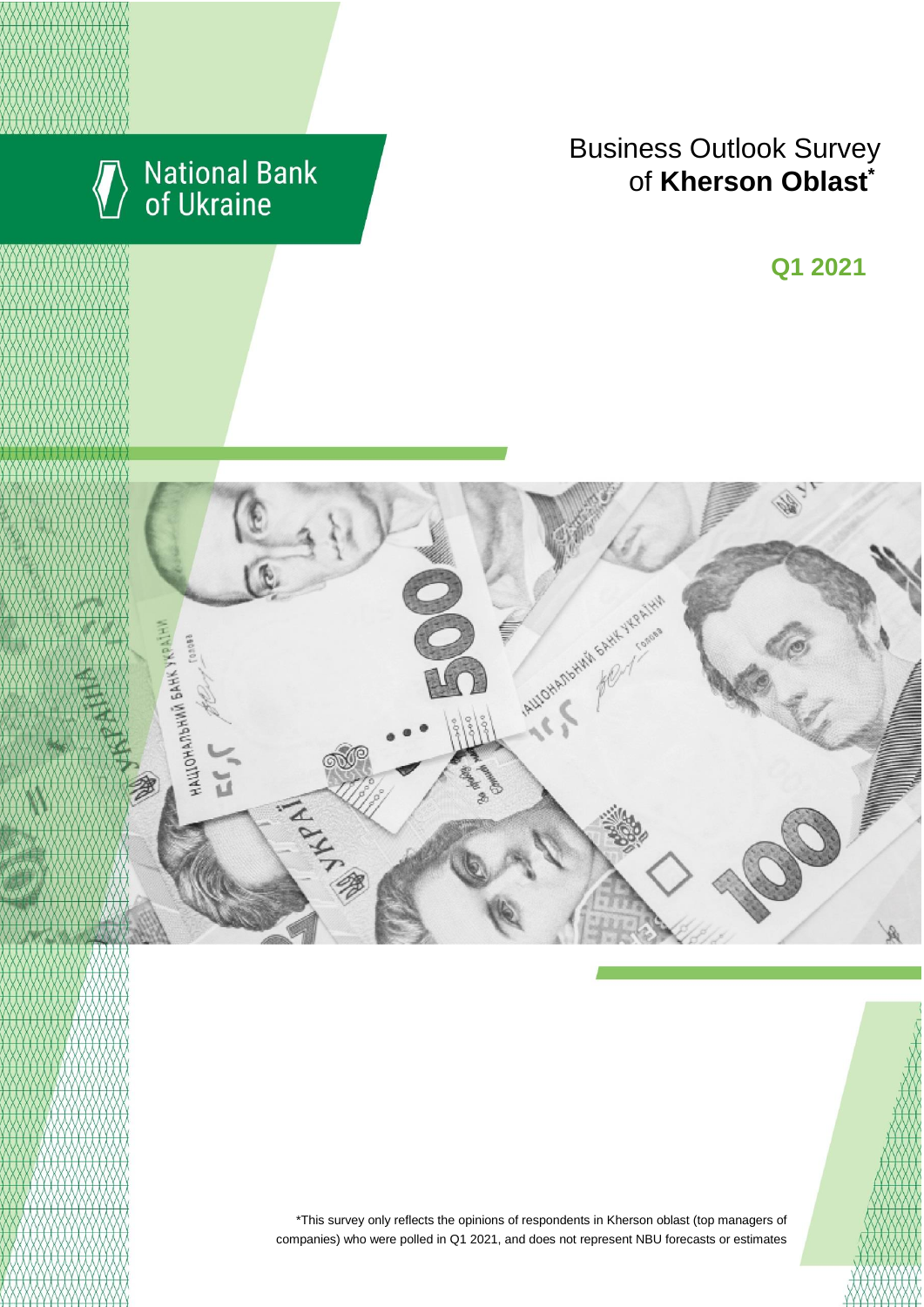**A survey of companies carried out in Kherson oblast in Q1 2021 showed that respondents expected growth in the output of Ukrainian goods and services and weaker performance by their companies over the next 12 months.** Respondents expected inflation to decrease. Depreciation expectations remained high.

**The top managers of companies said they expected that over the next 12 months:**

- **the output of Ukrainian goods and services would rise**: the balance of expectations was 7.7% compared with (-23.1%) in Q4 2020 and 5.6% across Ukraine (Figure 1)
- **prices for consumer goods and services would increase at a slower pace**: the share of respondents who expected that inflation would be higher than 7.5% dropped to 53.8%, compared with 76.9% in the previous quarter and 50.7% across Ukraine. Respondents referred to production costs as the **main inflation driver** (Figure 2)
- **the hryvnia would depreciate significantly:** a total of 84.6% of respondents (compared to 92.3% in the previous quarter) expected the hryvnia to weaken against the US dollar, the figure across Ukraine being 74.4%
- **the financial and economic standings of their companies would deteriorate:** the balance of expectations was (-7.7%), as in the previous quarter. Companies across Ukraine expected their financial and economic standings to improve (12.7%) (see Table)
- **the growth in total sales would accelerate**: the balance of responses was 23.1% compared with 7.7% in the previous quarter. External sales were also expected to rise at a faster pace: the balance of responses was 66.7% (50.0% in Q4 2020). The balances of responses across Ukraine were 18.0% and 14.9% respectively
- **investment in machinery, equipment, and tools would remain unchanged:** the balance of responses was 0.0% compared to 15.4% in Q4 2020. **Investment in construction was expected to decrease**: the balance of responses was (-22.2%) compared to 8.3% in the previous quarter. The balances of responses across Ukraine were 11.7% and 1.4% respectively
- **staff numbers would remain unchanged** (such expectations have been reported for four quarters in a row): the balance of responses was 0.0%. Across Ukraine, staff numbers were expected to decrease, with a balance of responses of (-1.9%) (Figure 4)
- **both purchase and selling prices would grow more slowly:** the balances of responses were 61.5% and 69.2% respectively (compared with 92.3% for each in Q4 2020) (Figure 6). Raw material and supplies prices, wage costs and demand (the impact of this factor increased noticeably) were referred to as the main selling price drivers (Figure 7)
- **the growth in per-unit production costs** and **wage costs per staff member would decelerate:** the balances of responses were 58.3% and 76.9% respectively (compared with 84.6% and 92.3% in Q4 2020) (Figures 4 and 6).

Respondents referred to weak demand and the tax burden as **the main drags on the ability of their companies to boost production** (Figure 5).

Respondents expected **an increase in their borrowing needs** in the near future (Figure 8). The respondents who planned to take out bank loans usually opted for domestic currency ones. There was a decrease in the percentage of respondents reporting tight lending conditions (Figure 9). Respondents cited high loan rates as the main factor that deterred them from taking out corporate loans (Figure 10).

**All of the respondents** said that **they had encountered no difficulties in effecting transactions with funds deposited in bank accounts** (compared with 97.5% across Ukraine).

# **Assessments of financial and economic standings as of the time of the survey** (Figure 3)

- **Companies assessed their current financial and economic standings as satisfactory:** the balance of responses was 0.0%, as in the previous quarter. Across Ukraine, respondents assessed the current financial and economic standings of their companies as bad: the balance of responses was (-0.7%).
- **Finished goods stocks** had decreased and **were assessed at a level lower than the normal one:** the balance of responses was (-10.0%) compared with 14.3% in Q4 2020.
- **Spare production capacity had increased.** Companies had a sufficient amount of unutilized production capacity to meet any unexpected rise in demand: the balance of responses was 7.7% (compared with (-7.7%) in Q4 2020).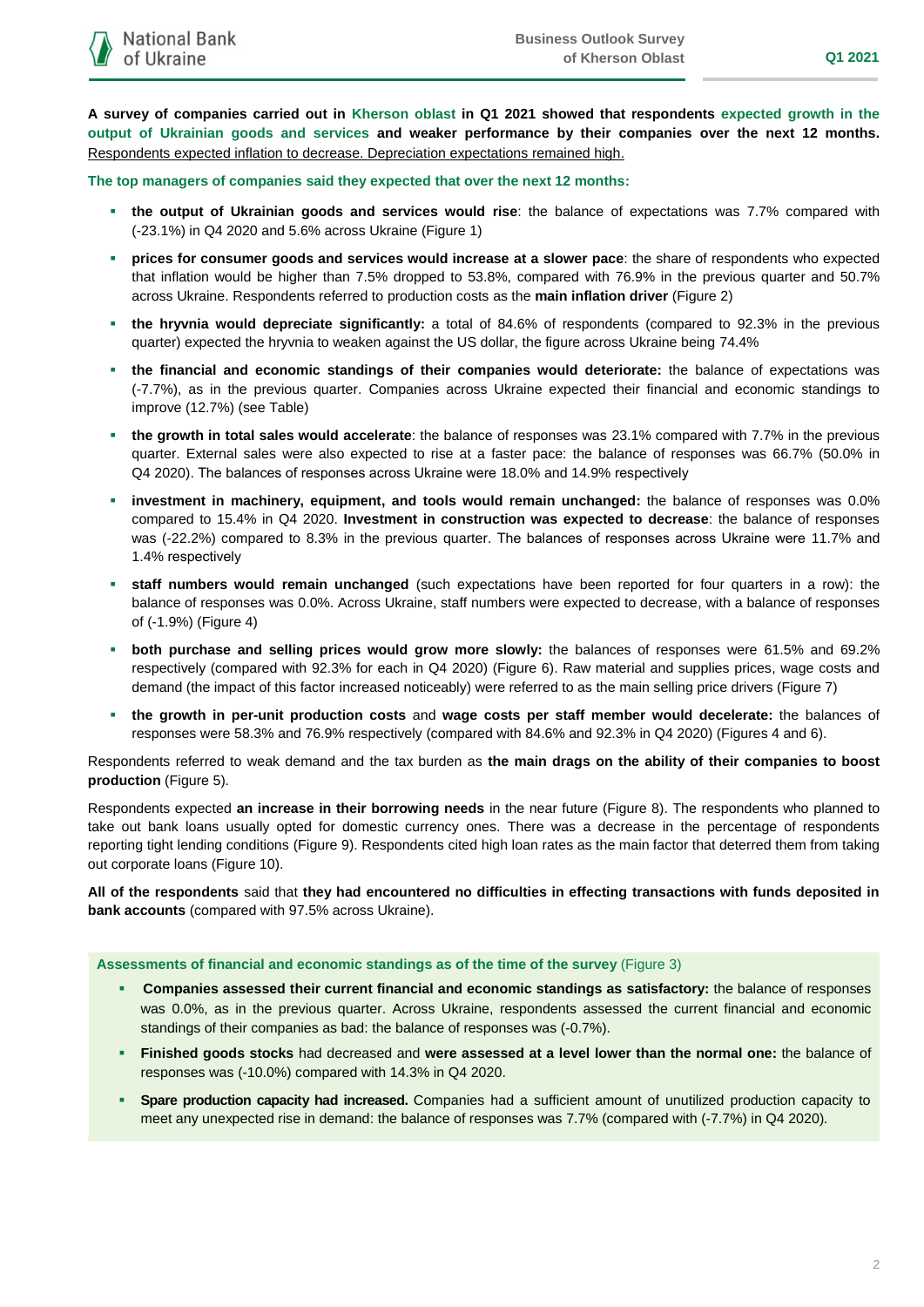# **Survey Details1,2**



- **Period: 4 February through 3 March 2021.**
- A total of 13 companies were polled.
- A representative sample was generated on the basis of the agricultural sector.

# **Business Outlook Index for Next 12 Months in Terms of Oblasts 3 , %**



\*a quartile is the value of the BOI where an ordered sample is divided into four equal-sized subgroups

\*\*a median is the value of the BOI in the middle of an ordered sampled where the sample is divided into two equal-sized subgroups

# **Table. The Business Outlook Index of Companies in Kherson Oblast and Its Components**

| <b>Expectations over next 12 months for</b>   | Balances of responses, % |                   |         |        |         |
|-----------------------------------------------|--------------------------|-------------------|---------|--------|---------|
|                                               | Q1 20                    | Q <sub>2</sub> 20 | Q3 20   | Q4 20  | Q1 21   |
| Financial and economic standings              | 25.0                     | 15.4              | 33.3    | $-7.7$ | $-7.7$  |
| <b>Total sales</b>                            | 18.2                     | 0.0               | 23.1    | 7.7    | 23.1    |
| Investment in construction                    | $-16.7$                  | $-7.7$            | $-30.0$ | 8.3    | $-22.2$ |
| Investment in machinery, equipment, and tools | 8.3                      | 0.0               | 8.3     | 15.4   | 0.0     |
| Staff numbers                                 | $-18.2$                  | 0.0               | 0.0     | 0.0    | 0.0     |

1

<sup>1</sup> This sample was generated in proportion to the contribution of each oblast and each economic activity to Ukraine's gross value added.

<sup>2</sup> Data for totals and components may be subject to rounding effects.

<sup>&</sup>lt;sup>3</sup> The business outlook index (BOI) is an aggregate indicator for expected business performance over the next 12 months. It is calculated using the balances of respondents' responses regarding changes in the financial and economic standings of their companies and future economic activity.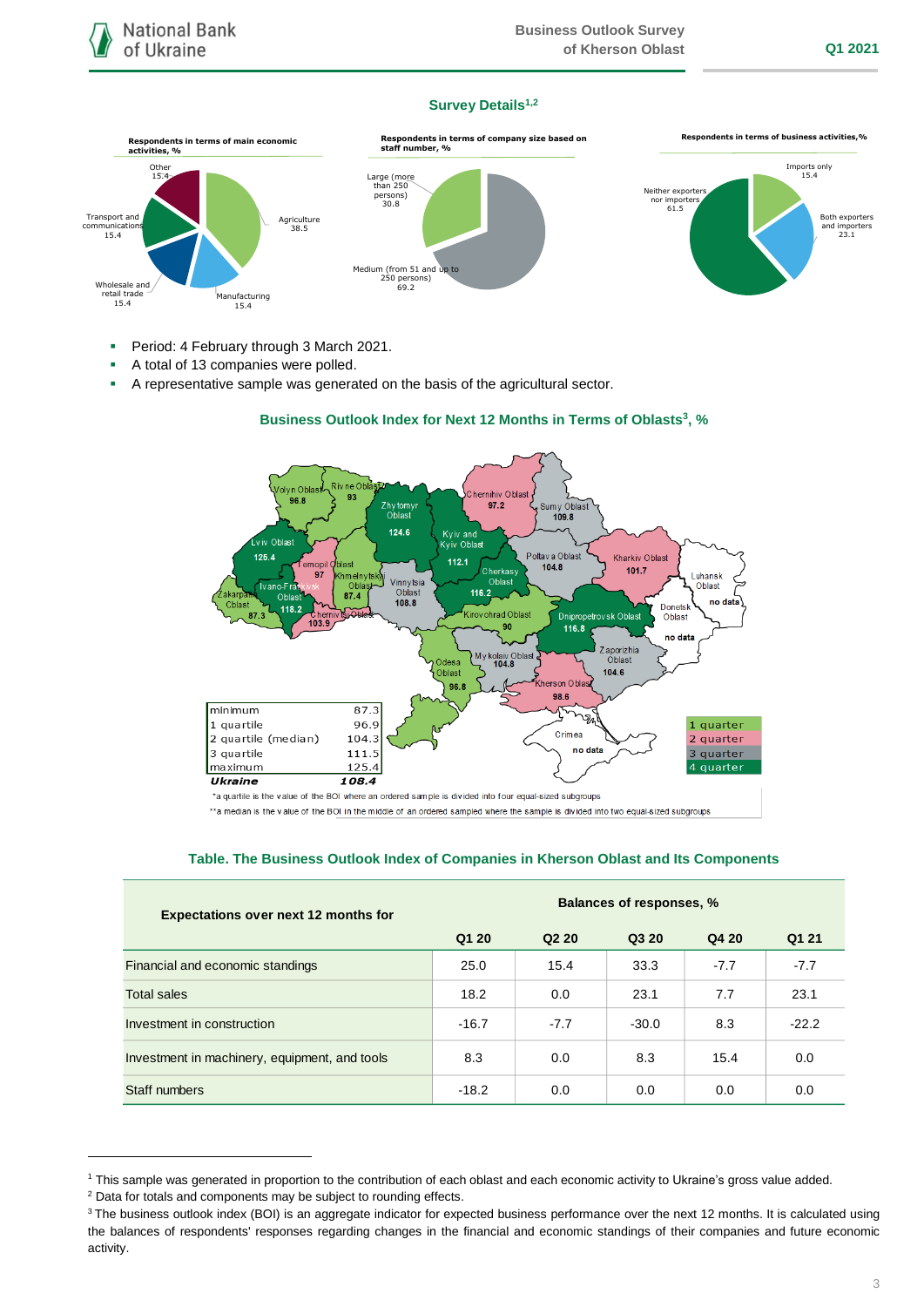

# Figure 1 Figure 2



# **Assessment of consumer price drivers, percentage of responses**



**Companies' economic activity as of the time of the survey, balance of responses**



Figure 5 **Figure 6** Figure 6



# Figure 3 **Figure 4**

**Staff level and wage cost expectations for next 12 months, balance of responses**





**Expectations of producer prices for next 12 months,**